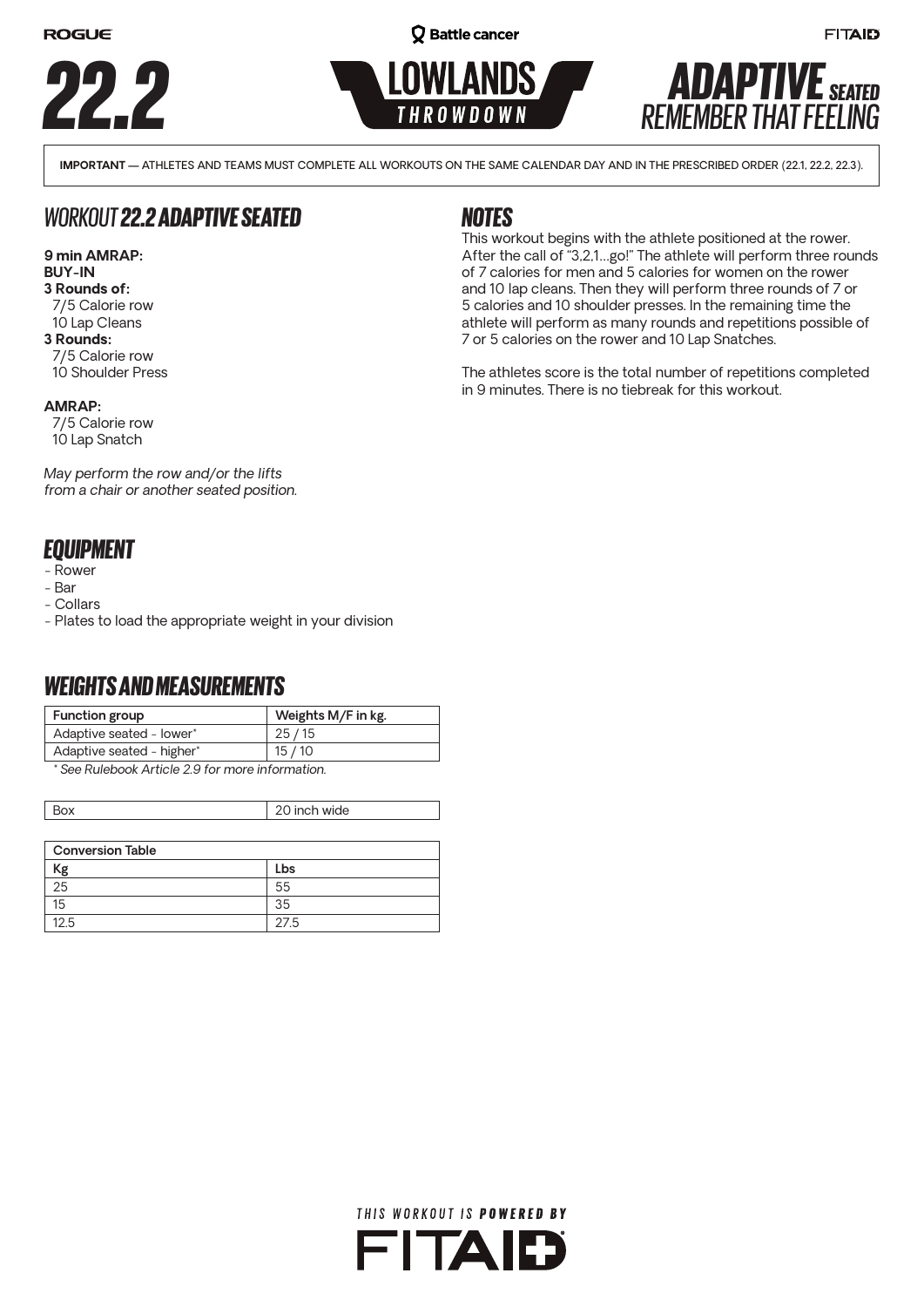#### **Row**

The monitor on the rower must be set to zero calories at the START of each row. Athletes may receive assistance in resetting the monitor to zero if they split the row into multiple sets. Feet may not be strapped into the rower and athletes may sit in a chair or on a box but not on the ground for this workout. When exiting the rower, credit will be earned for the calories displayed at the time the handle is released.





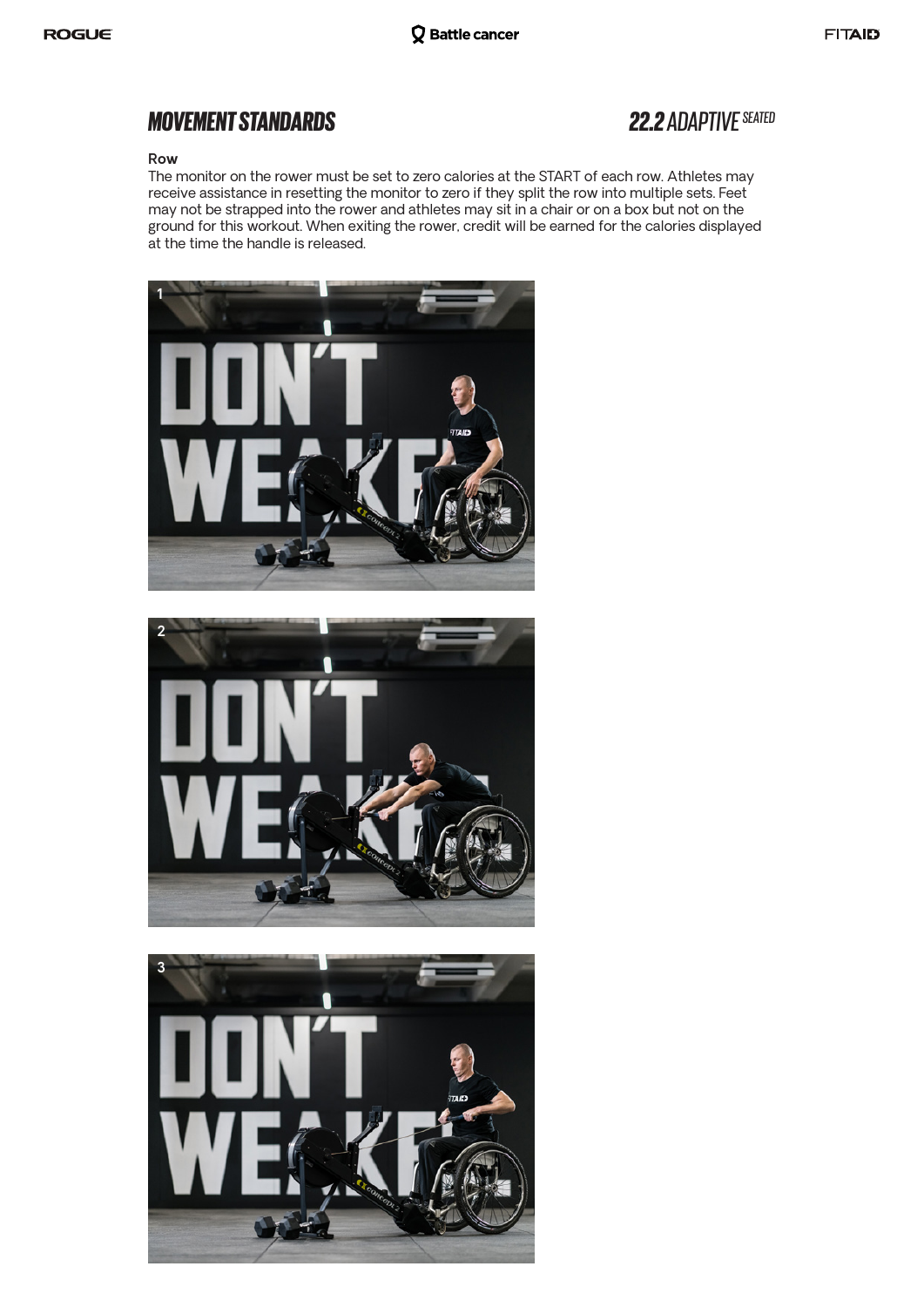#### **Lap Cleans**

If using a platform setup for the lap clean (shown in pictures with stacked plates), the resting bottom-most part of the barbell, with plates on the barbell, may be no more than 5 cm (2 inches) above the lap or pad. The lap clean may start from the lap or from a platform setup (from lap shown in picture). Athletes may perform the clean in their wheelchair or another seated position (wheelchair shown in pictures). The rep is credited when the bar is supported in the front-rack position and the athlete's torso is vertical. The bar may not pause, rest on the chest, or descend during the attempt. If it does, the repetition does not count and the complex must be restarted.



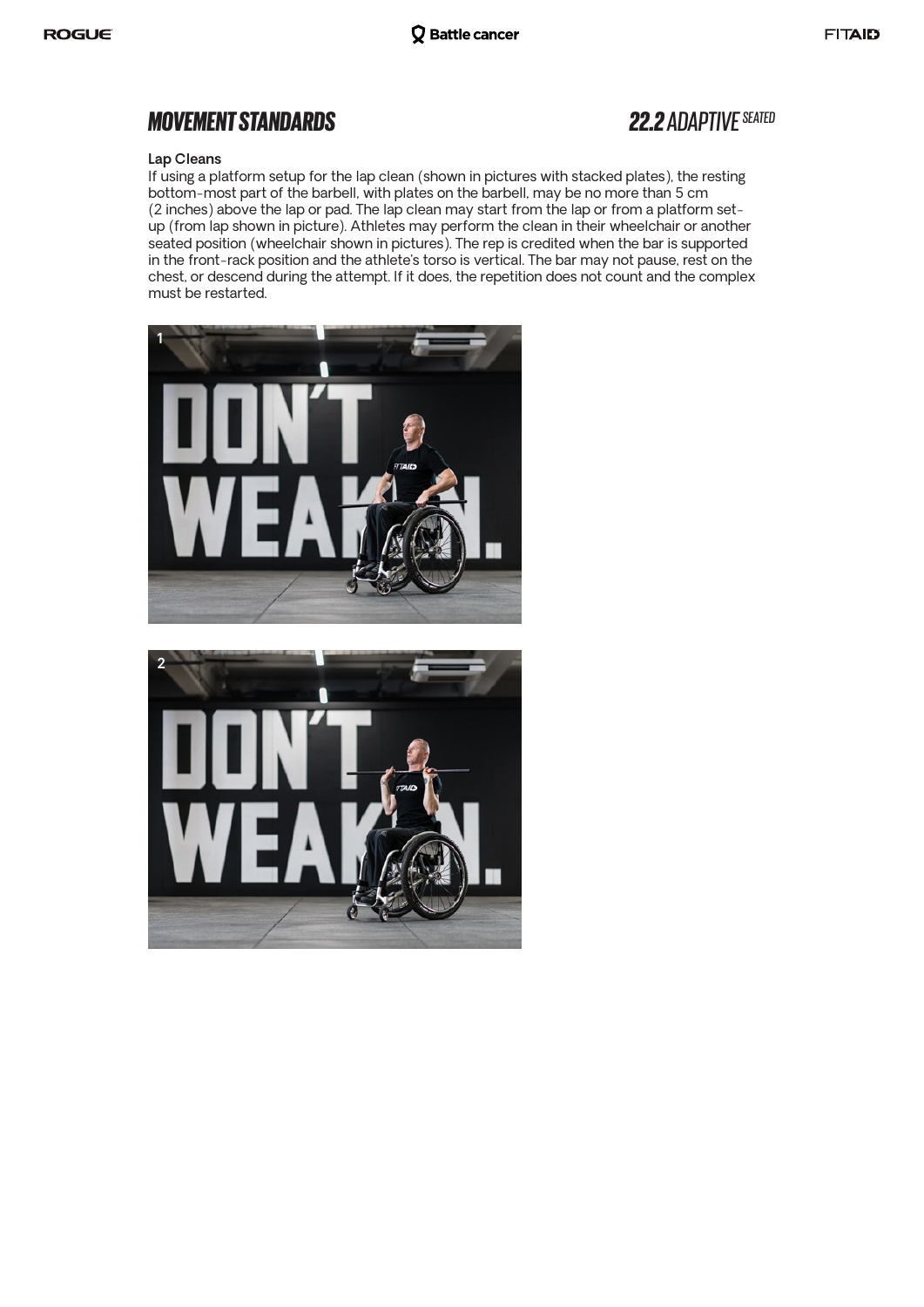#### **Shoulder Press**

Each set of presses begins with the barbell touching the athlete's shoulders. Athletes may perform this movement from their wheelchair or another seated position. Lockout with the barbell overhead. The athlete's arms must be fully extended, and the barbell must be directly over, or slightly behind, the middle of their body. Athletes may NOT receive assistance moving or resetting their barbell.





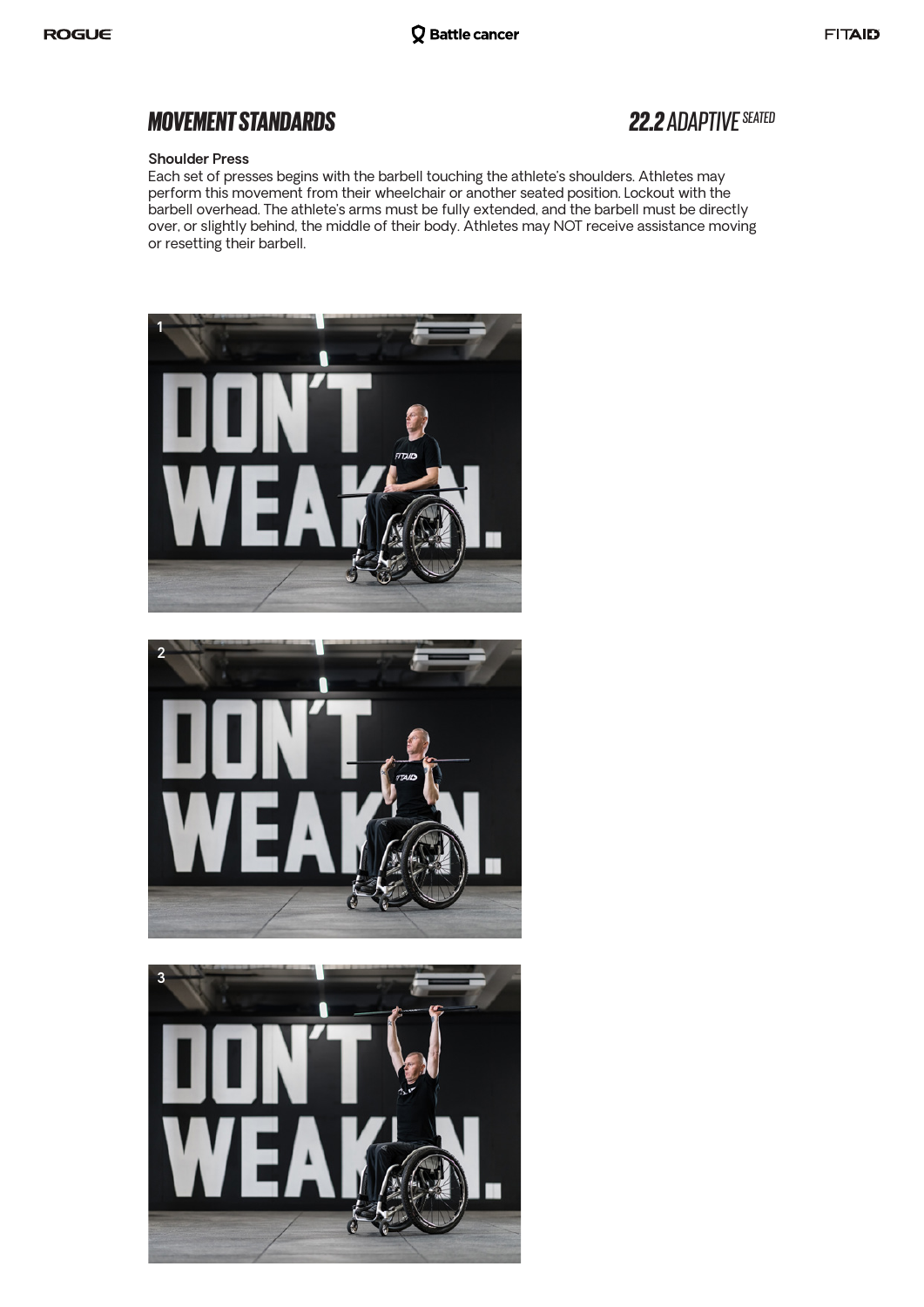#### **Lap Snatch**

If using a platform setup for the lap snatch (shown in pictures with stacked plates), the resting bottom-most part of the barbell, with plates on the barbell, may be no more than 2 inches above the lap or pad. The lap snatch may start from the lap or from a platform setup (from lap shown in picture). Athletes may perform the snatch in their wheelchair or another seated position (wheelchair shown in pictures). The rep is credited when the bar is supported in the overhead position and the athlete's torso is vertical. The bar may not pause, rest on the chest, or descend during the attempt.





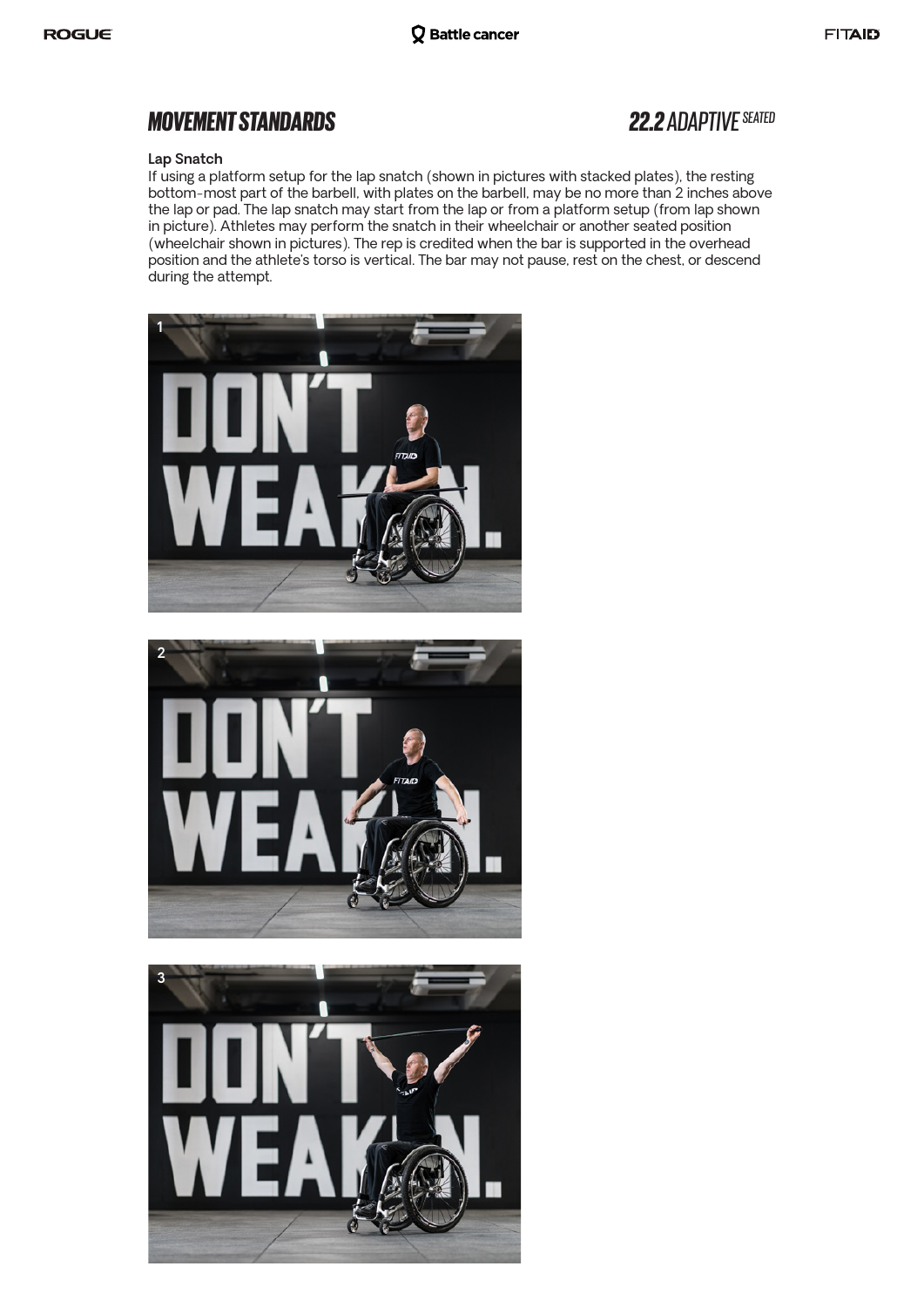# *VIDEO INSTRUCTION & STANDARDS*

All athletes/teams aiming to qualify are required to film their qualifying workouts. In order to receive an invitation to the final event it is required to provide videos of all the workouts. The videos must comply with the standards as described in the workout description. Failure to present a video (within 24h after request if not provided earlier with registering the score)  $=$  no score in that workout and possible disqualification of the athlete/team.

We recommend using the WOD-Proof App https://wodproofapp.com to make it easy to follow our requirements. All video submissions should be uncut and unedited in order to accurately display the performance.

Prior to starting the workout: state your name(s), division, date and time, and clearly show the equipment, weights, height of boxes, etc. When a rower is used in the workout, the monitor should be clearly visible throughout the workout.

Important: show at least 5 seconds of the running clock on our website prior to the start of the workout. Your judge and a clock or timer with the running workout time should be clearly visible throughout the entire workout.

Shoot the video from an angle so all movements can be clearly seen meeting the movement standards. Videos shot with a fisheye lens or similar lens will be rejected due to the visual distortion these lenses cause.

If you give Lowlands Throwdown any reason to doubt your performance like edited videos, pushed boundaries, workouts not clearly performed in the right order on the same day etc, your video and score will be rejected. Make sure there are no doubts.

### *VIDEO TIPS*

#### **Please read these tips carefully**

*https://help.competitioncorner.net/i-m-an-athlete/online-competitions/video-recording-tips*

It is important to keep in mind that the athlete or team captain is responsible for the timely upload of the videos. If we can't see the video because it is not uploaded or blocked by the provider (for example: copyright protection because of music in the video) and/or any other reason, the video is assumed not to be provided. The score of that workout will then be invalidated.

Past experiences learns that there are 2 major causes for issues:

– Copyright protection because of music.

– Limited playing time on YouTube. View https://support.google.com/youtube/answer/71673 how you can upload videos longer than 15 minutes

#### **Please read the tips from the link above carefully and act if needed!**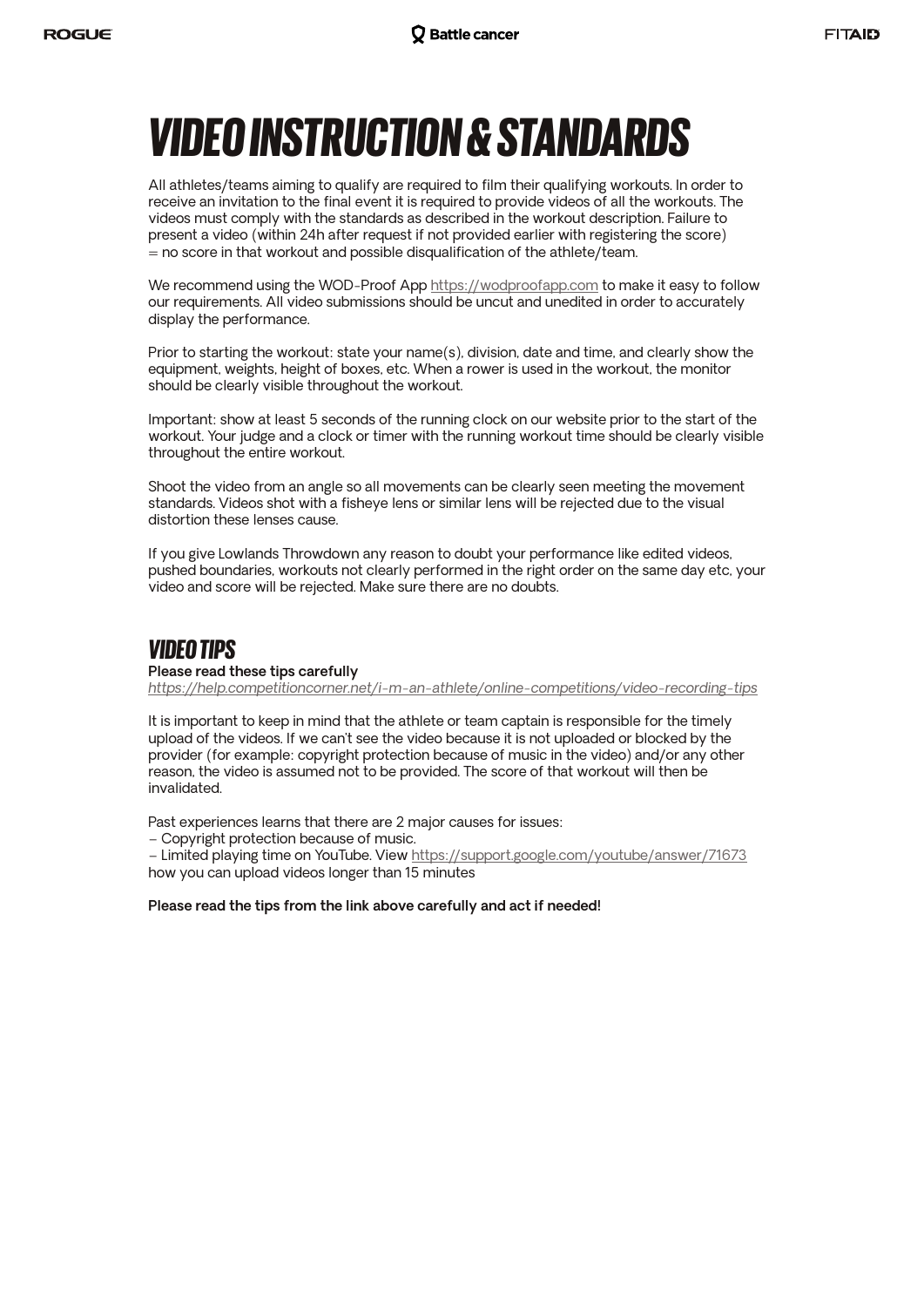### *VALIDATING VIDEO SUBMISSIONS*

Score validation for any online video submission is the sole right of Lowlands Throwdown. The video will be reviewed and scored by Lowlands Throwdown judges. As part of this video review process, the athlete's/team's posted score may be accepted, modified or invalidated. Reasons for modification or invalidation of a score include, but are not limited to:

– Not showing the running clock on the website of the Lowlands Throwdown;

– Failure to follow the video submission guidelines, including recording movements from angles, distances or with lighting effects that do not allow judges to assess whether the movement standards are being met (Note: due to the visual distortion they create, fisheye lenses are not to be used in the filming of video submissions);

– Violation of the workout format, including movement standards;

– Workout attire that prevents the judge from determining whether the athlete is meeting

- the movement standards;
- Miscounting repetitions.

Video submissions may be invalidated or adjusted without warning. Prior to submitting a video, athletes/teams should review the video to ensure their reps meet the required standards; that the camera angle, distance and lighting permit the judge to determine whether the movement standards are being met; and that there are no technical problems with the video itself.



If you have any questions about the workouts and standards, please contact the event organizer, Lowlands Throwdown — info@crossfitlowlandsthrowdown.nl.

If you have questions about submitting your score visit the Help Center on how to submit online scores here: https://help.competitioncorner.net/en/articles/1083267-how-do-i-submit-my-online-score.